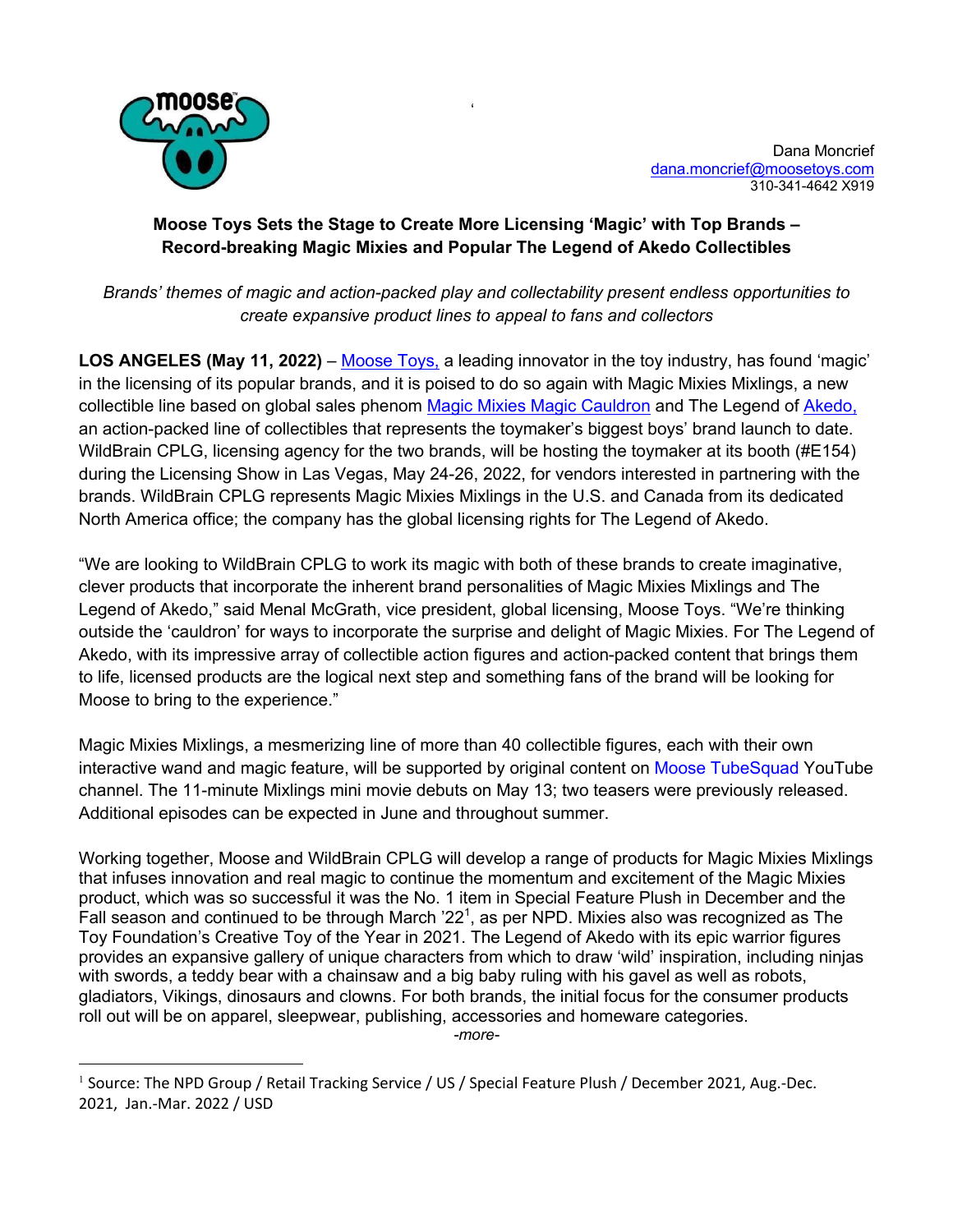Moose Toys to Create More Licensing 'Magic' with Top Brands – Magic Mixies and The Legend of Akedo Page 2

"Moose Toys delivers incredibly imaginative toys, and we have the pleasure – and fun – to develop products that are complementary in style, form and function to the distinctive characteristics that make these two brands immensely popular," said Jasen Wright, VP North America, WildBrain CPLG. "They are a wonderful collaborative partner, and we are delighted to work with them to deliver very special products for Magic Mixies Mixlings and The Legend of Akedo."

Licensed merchandise for Magic Mixies Mixlings will weave in key spellbinding features of the brand that will bring magic to the clothes kids wear and the everyday accessories they use.

"While we still are in the development stage, I can say for Magic Mixies Mixlings there are plans for hidden reveals, secret compartments, color change and many more magical touches," offered McGrath.

Since launching in Fall 2021, Magic Mixies has become a global sales phenom. In the U.S., Magic Mixies is the #2 brand in Total Plush YTD<sup>2</sup>, as per NPD. The toy is continuing to grow in popularity with demand for Magic Mixies Magic Cauldron at retail staying high and it has new-found celebrity on social media. The recently introduced line of Mixlings collectibles and a newly released content about the magical creatures coupled with several upcoming new product releases have the brand poised to catapult to even greater success.

## **About Moose Toys**

Moose Toys exists to make kids superhappy. For this revolutionary brand happiness lies at the heart of everything we do. With trailblazing toy design, development and manufacturing, no wonder our toys consistently scoop the most longed-for awards. Sprinkling some Moose magic across categories including action figures, collectibles, craft, dolls, games, plush, preschool, vehicles and youth electronics, we've earned our stripes as one of the most creative companies in the industry. As an energetic bunch, we are always on the move, developing groundbreaking content, entertainment and worldwide licensing deals to boot.

This family-run business is proudly built on unshakeable ethical foundations. Our passion for making kids superhappy stretches far beyond our WOW-worthy toys. The Moose Happy Kids Foundation creates moments of happiness and laughter for the children around the world who need it most. We've had a BIG impact on little people, making 3.5 million kids smile so far… and counting.

Australia might be our Moose family home, but with a 600-strong team dotted across the world, we are committed to sharing our signature superhappy revolution far and wide!

*-more-*

 $^2$  Source: The NPD Group / Retail Tracking Service / US / Total Plush / Jan.-Mar. 2022 / USD